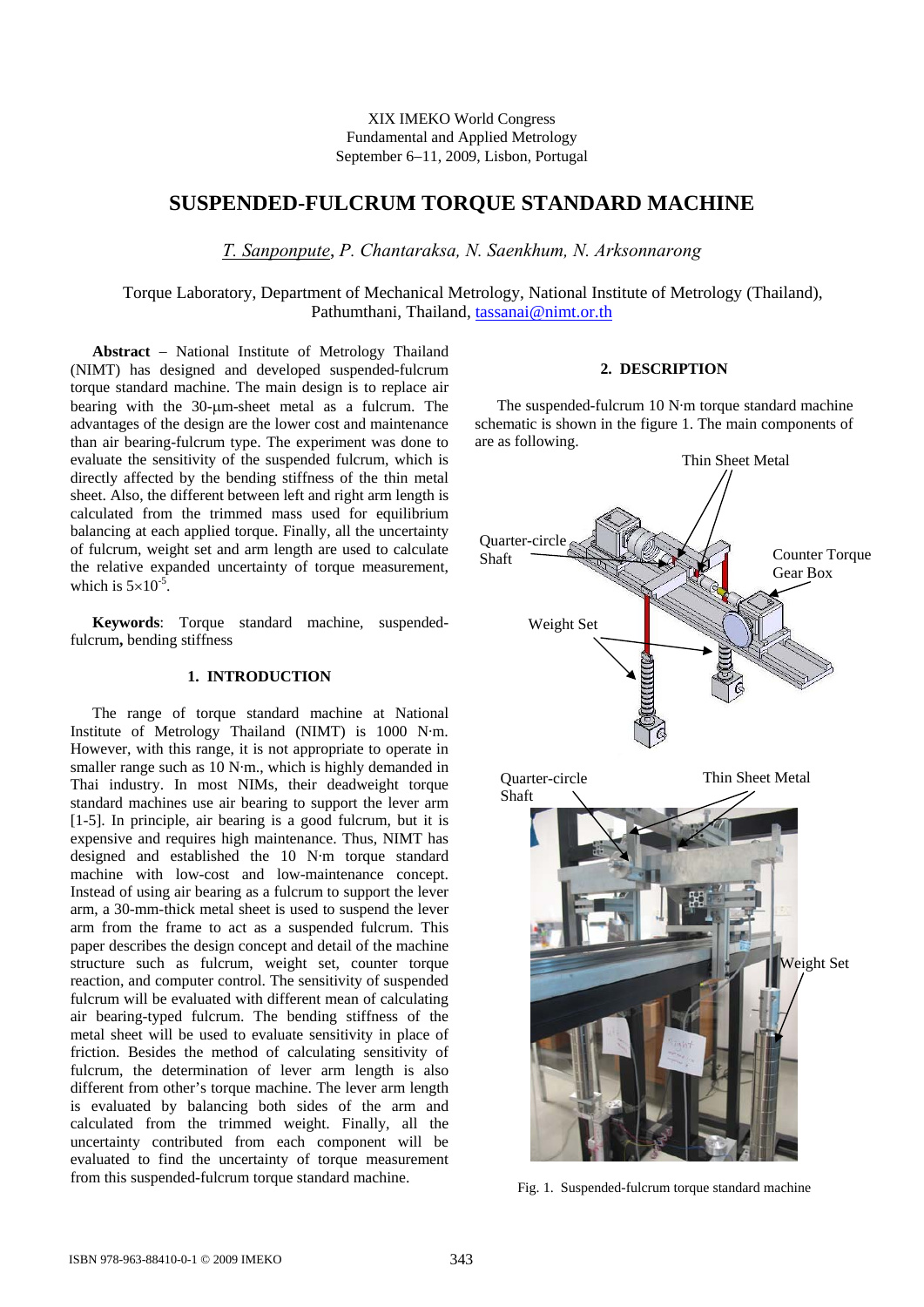#### *2.1. Suspended Fulcrum*

A quarter-circle-cross sectioned-shaft with diameter 50 mm is used to support the lever arm and is hung with 30 mm-thick metal sheet at the front and the rear of the shaft. The bending stiffness of thin metal affects directly to the sensitivity of fulcrum. So, two analog proximity sensors are installed below both sides of the lever arm for computing the angle displacement of lever arm with  $0.0001^\circ$  resolution. This angle measurement will be used to evaluate the sensitivity of the fulcrum later.

### *2.2 Weight set*

Weight set is designed to be 1 N·m per step from 1 N·m to 10 N·m. Nominal weight is calculated under the condition of 9.78312 m/s2 local gravity and 250 mm of nominal arm length. The weight set is calibrated by mass laboratory of NIMT with uncertainty at 0.002 g.

### *2.3 Lever arm*

The lever arm is made of aluminium grade A7075-T6. Overall arm length, l0 between the two ends is designed to be 500 mm. It is calibrated by CMM from length laboratory of NIMT. The overall arm length,  $l_0$ , is defined by the length from the middle of metal sheet of the left side to the one of the right side of the lever arm as in (1).

$$
l_0 = l_u + \frac{t_{w\_right}}{2} + \frac{t_{w\_left}}{2}
$$
 (1)

where  $l_{\nu}$  is dimensional calibration result of overall arm length and  $t_w$  is the thickness of thin metal.

Measurement result is described in the table 1.

Table 1. Measured value and uncertainty of parameter of overall arm length.

| Parameter           | Result     | Uncertainty  |  |  |
|---------------------|------------|--------------|--|--|
| $\mathbf{u}$        | 499.989 mm | $3.00 \mu m$ |  |  |
| $t_{w\_right}$      | $30 \mu m$ | $1.00 \mu m$ |  |  |
| $t_{w_{\perp}$ left | $30 \mu m$ | $1.00 \mu m$ |  |  |
|                     | 500.019 mm | $3.32 \mu m$ |  |  |

### *2.4 Counter torque*

Stepping motor with 1.8 degree/step driving the gear component with ratio 1:3600 generates the counter torque. Thus, the resolution of counter torque component is 720,000 step/rev.

# *2.5 Computer control*

The computer is used as a user-interface to operate two motors: load-applying motor and stepping motor for counter torque. It also monitors the plane angle and collects data from transducer. The panel control is shown in figure 2.



Fig. 2. Torque standard machine controller screen

#### **3. EXPERIMENT METHOD AND RESULT**

To confirm the accuracy of suspended fulcrum torque standard machine, the experiments is carried out to determine sensitivity of fulcrum as well as different arm length of the left and the right side. Then, the relative uncertainty of torque standard machine will be evaluated from sensitivity of fulcrum, arm length and relative uncertainty of force.

### *3.1 Sensitivity of fulcrum*

When the thin metal sheet is used as a fulcrum for the lever arm, the bending stiffness of metal sheet will be accounted in sensitivity of fulcrum instead of the friction as in air bearing fulcrum. To determine the sensitivity of fulcrum, the lever arm is hung without a weight applied. Then, small weight as 1 mg, 2 mg, 3 mg and 4 mg are applied respectively and the inclined angle of the lever arm for each applied weight is recorded. The measurement is repeated for 4 times and the result shows in figure 3. The bending stiffness of suspended fulcrum is calculated to be used in compensating when the angle plane of lever arm is different from reference position. The error of interpolation shows that the sensitivity of fulcrum is within  $\pm$  0.6 μN·m as in figure 3 and table 2.



Fig. 3. Result and interpolation of sensitivity of fulcrum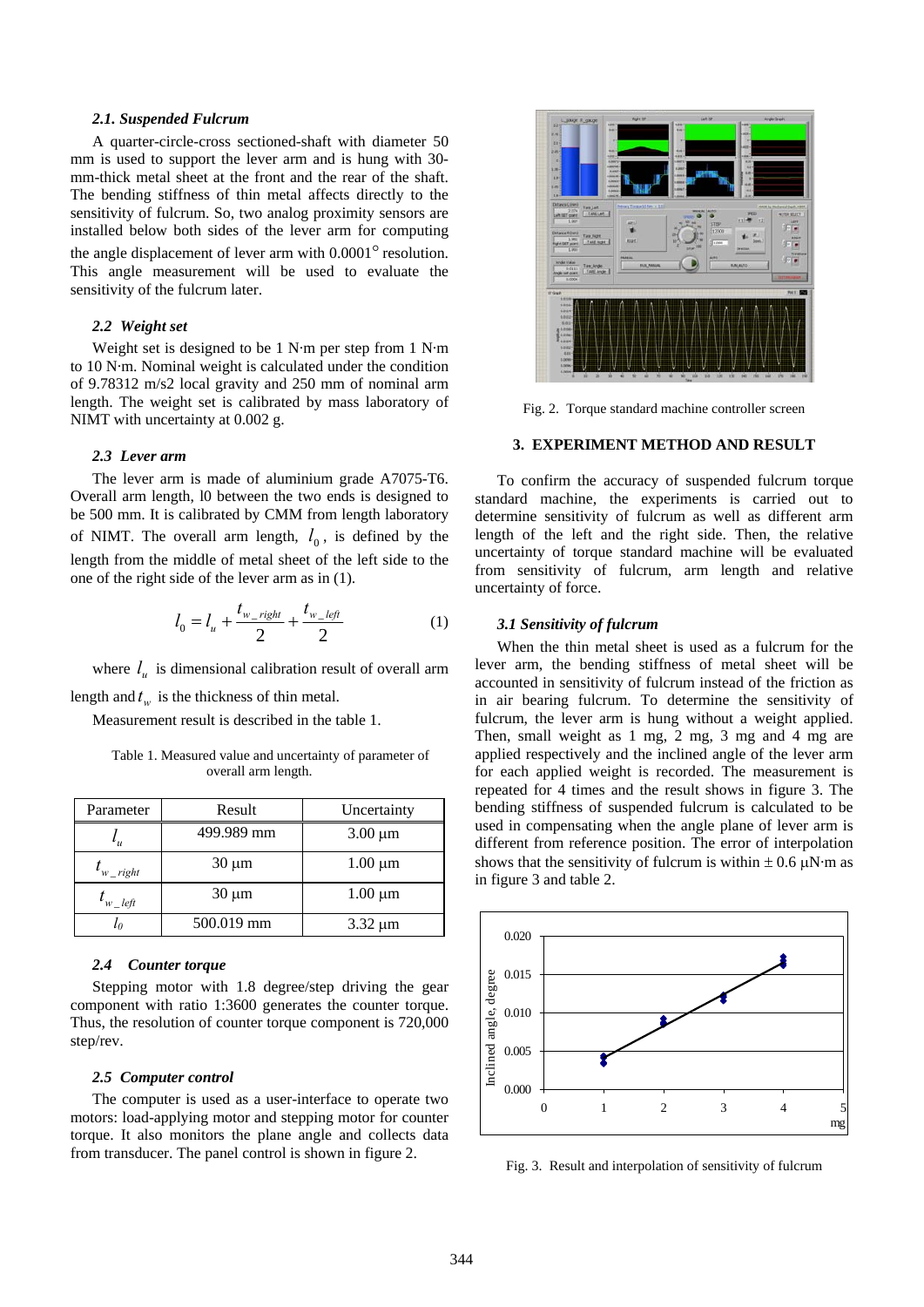Table 2. Result and interpolation of sensitivity of fulcrum

|                |        |                       | Interpolation | Interpolation |
|----------------|--------|-----------------------|---------------|---------------|
| <b>Mass</b>    | Torque | <b>Inclined Angle</b> | torque        | Error         |
| mg             | μNm    | degree                | μNm           | μNm           |
| 1              | 2.476  | 0.0047                | 2.760         | 0.284         |
| 1              | 2.476  | 0.0043                | 2.486         | 0.010         |
| 1              | 2.476  | 0.0018                | 1.061         | $-1.416$      |
| 1              | 2.476  | 0.0037                | 2.183         | $-0.293$      |
| $\overline{c}$ | 4.953  | 0.0114                | 6.638         | 1.686         |
| $\overline{c}$ | 4.953  | 0.0095                | 5.539         | 0.586         |
| $\overline{2}$ | 4.953  | 0.0099                | 5.809         | 0.857         |
| 2              | 4.953  | 0.0077                | 4.493         | $-0.459$      |
| 3              | 7.429  | 0.0116                | 6.764         | $-0.665$      |
| 3              | 7.429  | 0.0120                | 7.018         | $-0.411$      |
| 3              | 7.429  | 0.0121                | 7.062         | $-0.367$      |
| 3              | 7.429  | 0.0123                | 7.175         | $-0.254$      |
| $\overline{4}$ | 9.905  | 0.0162                | 9.459         | $-0.446$      |
| 4              | 9.905  | 0.0173                | 10.110        | 0.205         |
| 4              | 9.905  | 0.0164                | 9.595         | $-0.310$      |
| 4              | 9.905  | 0.0168                | 9.848         | $-0.057$      |

### *3.2 Different arm length of both sides*

Author believes that it is difficult to measure the effective arm length by dimensional measurement. Thus, in this suspended-fulcrum system, the arm length of both left and right sides are determined by balancing the lever arm to the equilibrium state when both sides are loaded with 1 N·m to 10 N·m. The trimmed mass that is added to equilibrium balancing will be used to calculate the different arm length  $\Delta l$  as (2). The detail is shown in figure 4.

$$
\Delta l = \frac{(F_1 - F_2) \times \frac{l_0}{2}}{(F_1 + F_2)}
$$
 (2)



Fig. 4. Lever arm length

Figure 5 shows the different arm length between both sides. The average value is -8.9  $\mu$ m. The uncertainty of  $\Delta l$ can be determined from standard deviation of the result at 1 N·m to 10 N·m and the smallest trim mass that used to ensure the sensitivity of arm length. The uncertainty is 3.2 μm.



Fig. 5. Different arm length between both sides of lever arm for each balancing torque

From the result of overall arm length and different arm length, the arm length can be calculated from (3) and (4).

$$
l_{cw} = \frac{l_0}{2} + \Delta l \tag{3}
$$

$$
l_{ccw} = \frac{l_0}{2} - \Delta l \tag{4}
$$

The result of arm length is shown in table 3.

Table 3. Lever arm length.

|     | Result       | Uncertainty  |
|-----|--------------|--------------|
|     | 500.0190 mm  | $3.32 \mu m$ |
|     | $-8.9 \mu m$ | $3.20 \mu m$ |
| 'cw | 250.0184 mm  | $4.62 \mu m$ |
| ccw | 250,0006 mm  | $4.62 \mu m$ |

#### *3.3 Uncertainty evaluation*

Torque measurement can be expressed with mathematical model as in (5) and (6).

$$
M_{\rm std} = F \cdot l - M_{\rm sen} \tag{5}
$$

$$
F = m \cdot g_{local} \cdot \left(1 - \frac{\rho_a}{\rho_m}\right) \tag{6}
$$

Where

 $F =$  Applied force

 $l =$  Lever arm length

 $M_{sen}$  = Sensitivity of fulcrum

$$
m =
$$
Mass

 $g_{local}$  = Local gravitation acceleration

$$
\rho_a = Air density
$$

 $\rho_m$  = Density of mass